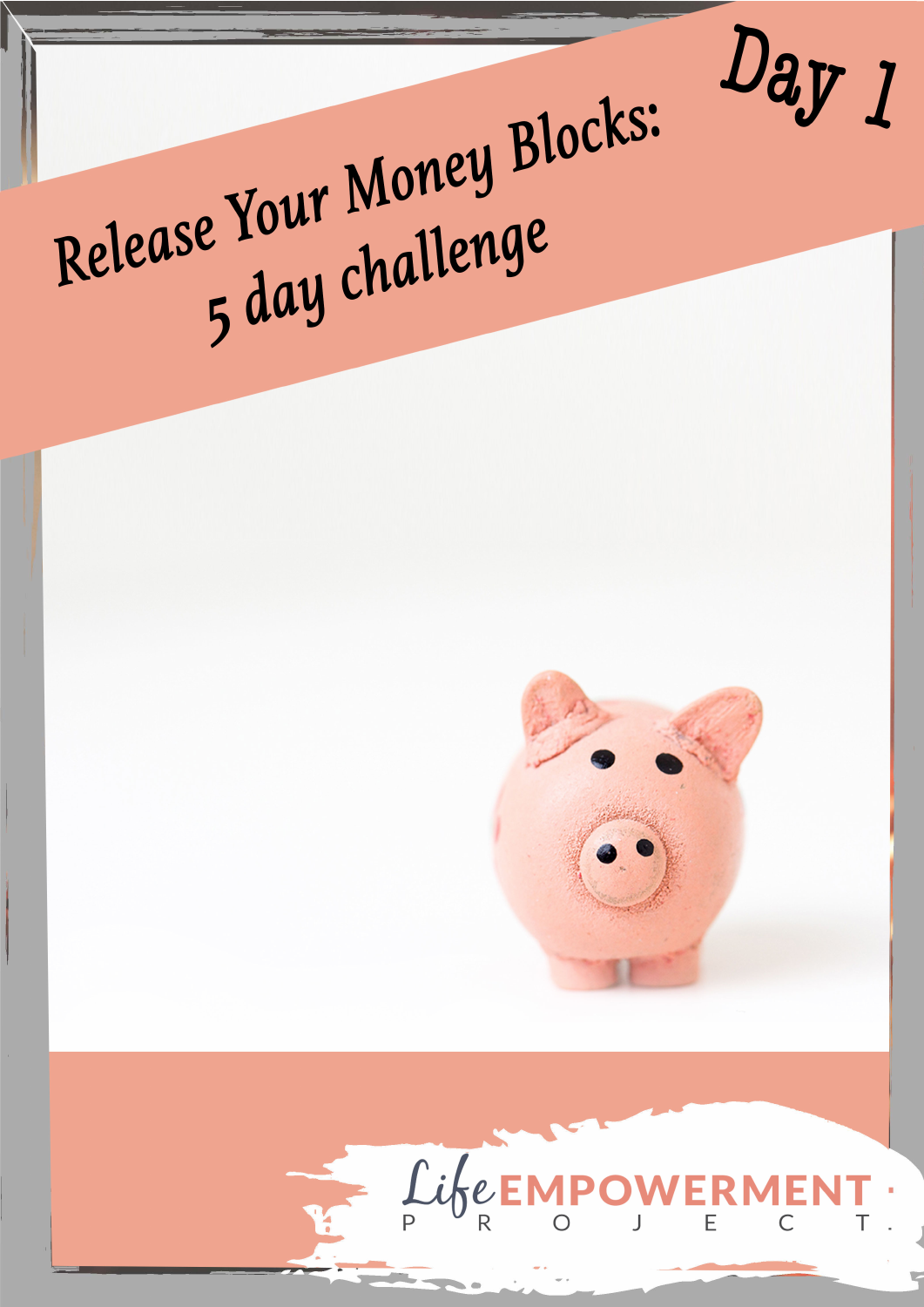## Day 1: **Deserving**

If you want to create more financial abundance within your business and life, the first thing you have to do is shift your perception of what you deserve. If you doubt this for a second, we could give you hundreds of stories of clients who have had the exact same objections then come to realise the truth of this as they've done the inner work and received huge financial abundance as a result.

You are worth more than any possible financial figure on this earth. You are infinite consciousness, energy born at the beginning of time, condensed into a human form for a short while. Money, on the other hand, is something we humans thought up – an entirely constructed concept that actually holds no value whatsoever other than what we assign to it.

You deserve riches. You deserve wealth. You deserve to do everything you've ever wanted, have everything you've ever wanted and experience everything you've ever wanted.

BUT, until you know that, and start to embody it and build habits around you thinking that way, you'll continue to block the massive abundance that the Universe holds for you.

So today's questions are specifically structured to get you thinking in a different way, connected to the fact you absolutely deserve financial abundance, and to set you in the right frequency to start receiving that now!

What you want in terms of money (an actual figure – be it monthly, yearly, whatever):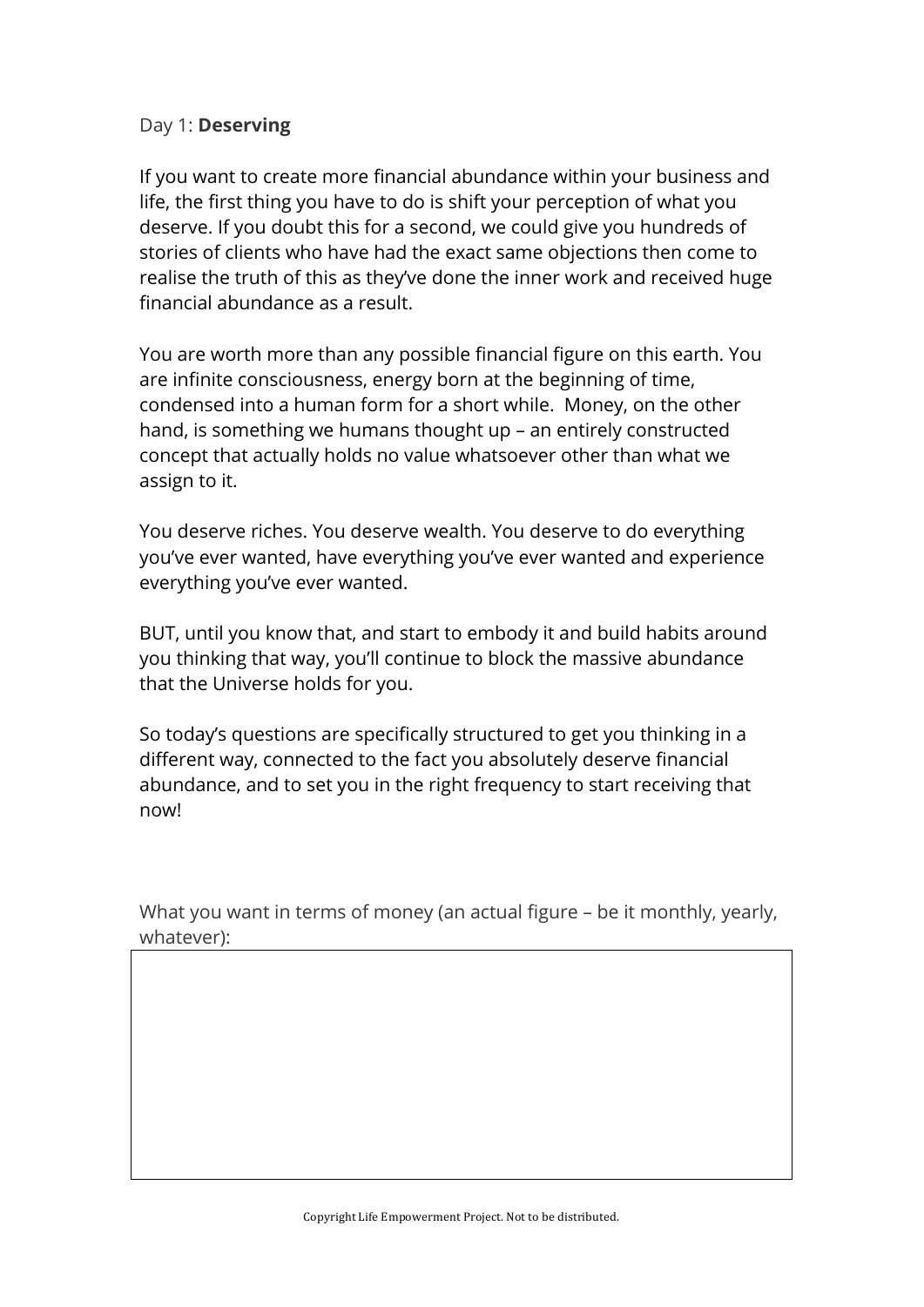What comes up for you when you think about bringing in that figure: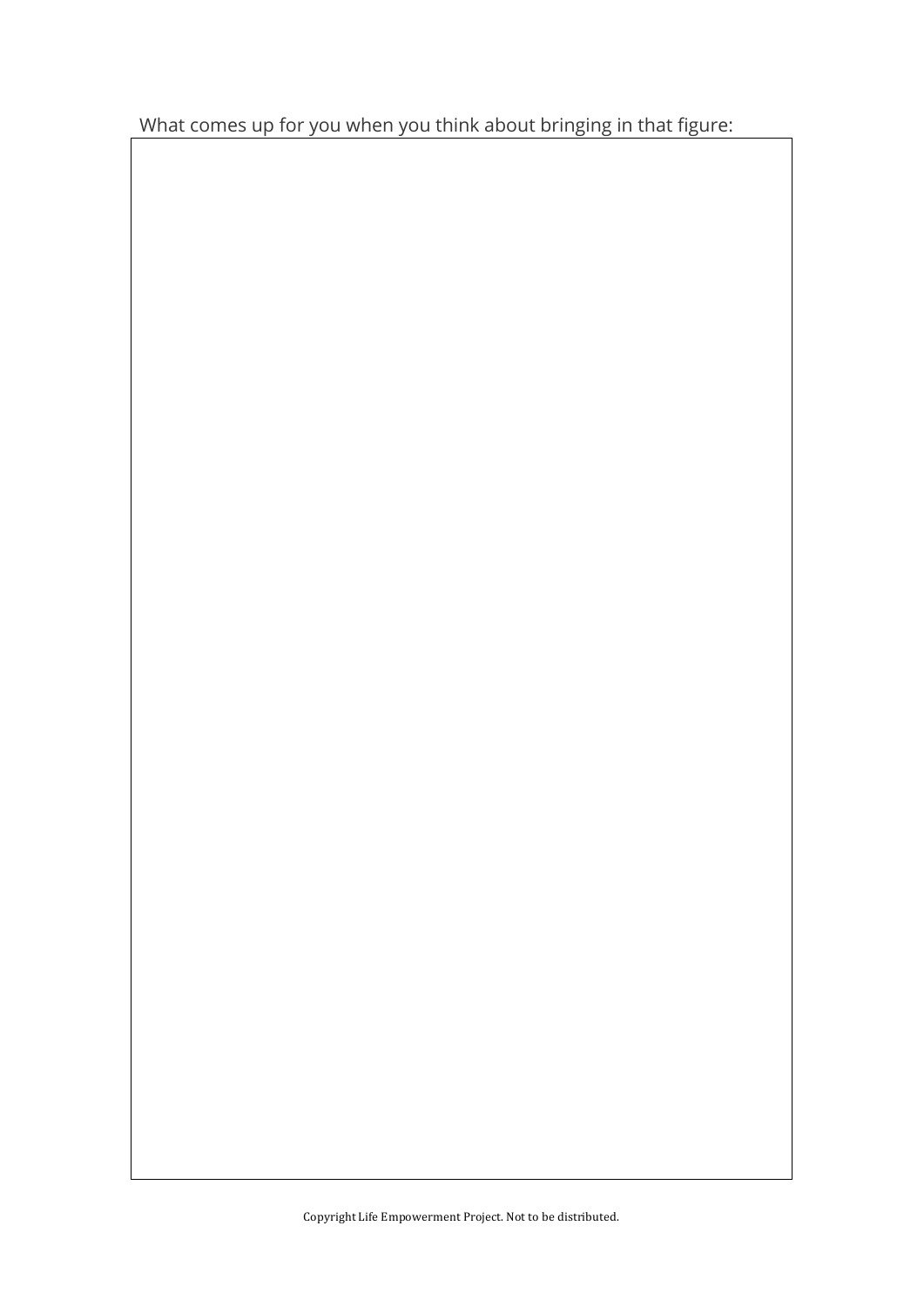Why you want that figure:

(PROMPTS: travel, material possessions, experiences - BE SPECIFIC within each of these categories and add more!)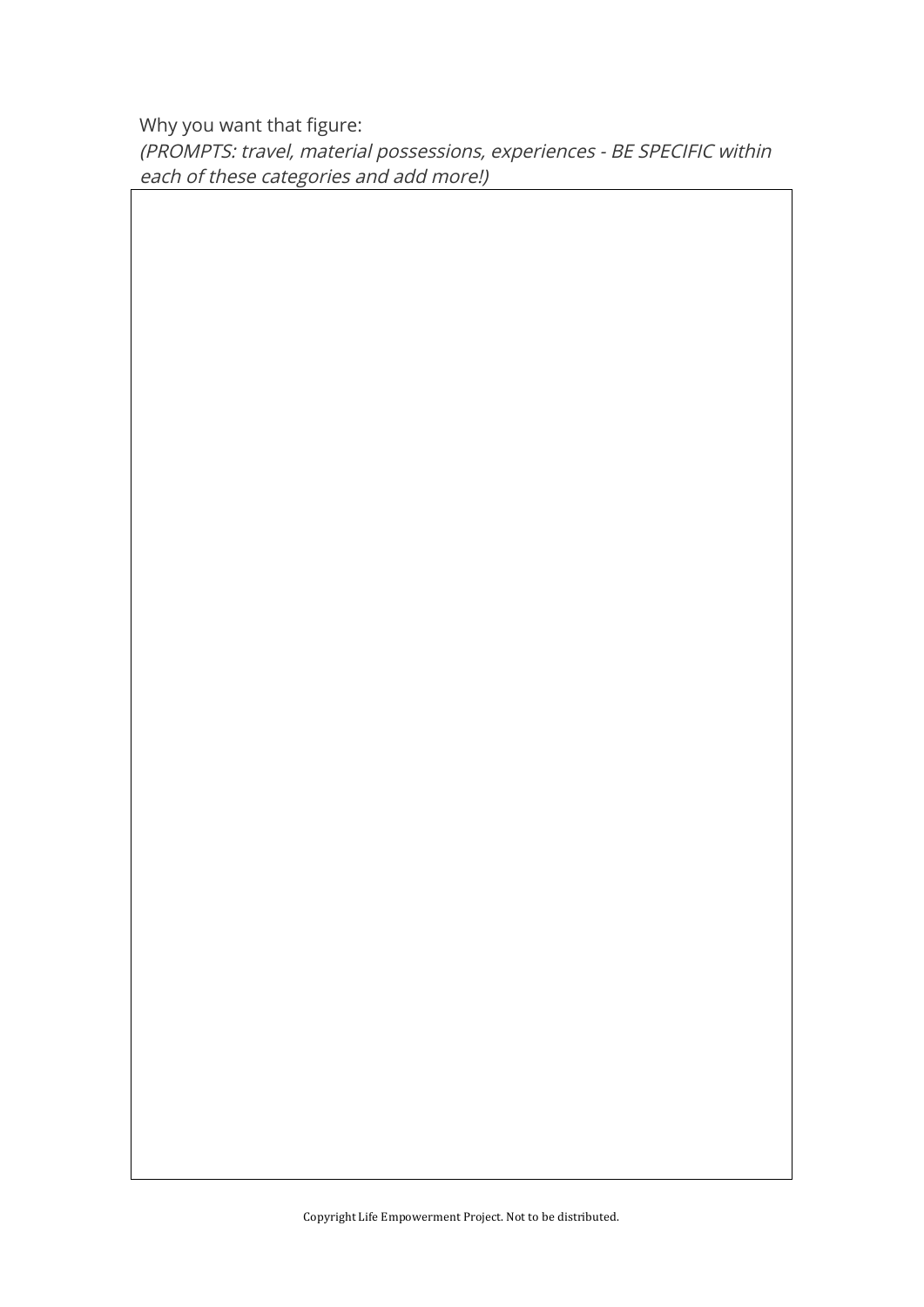List all the reasons (big and small) that you know you deserve that figure: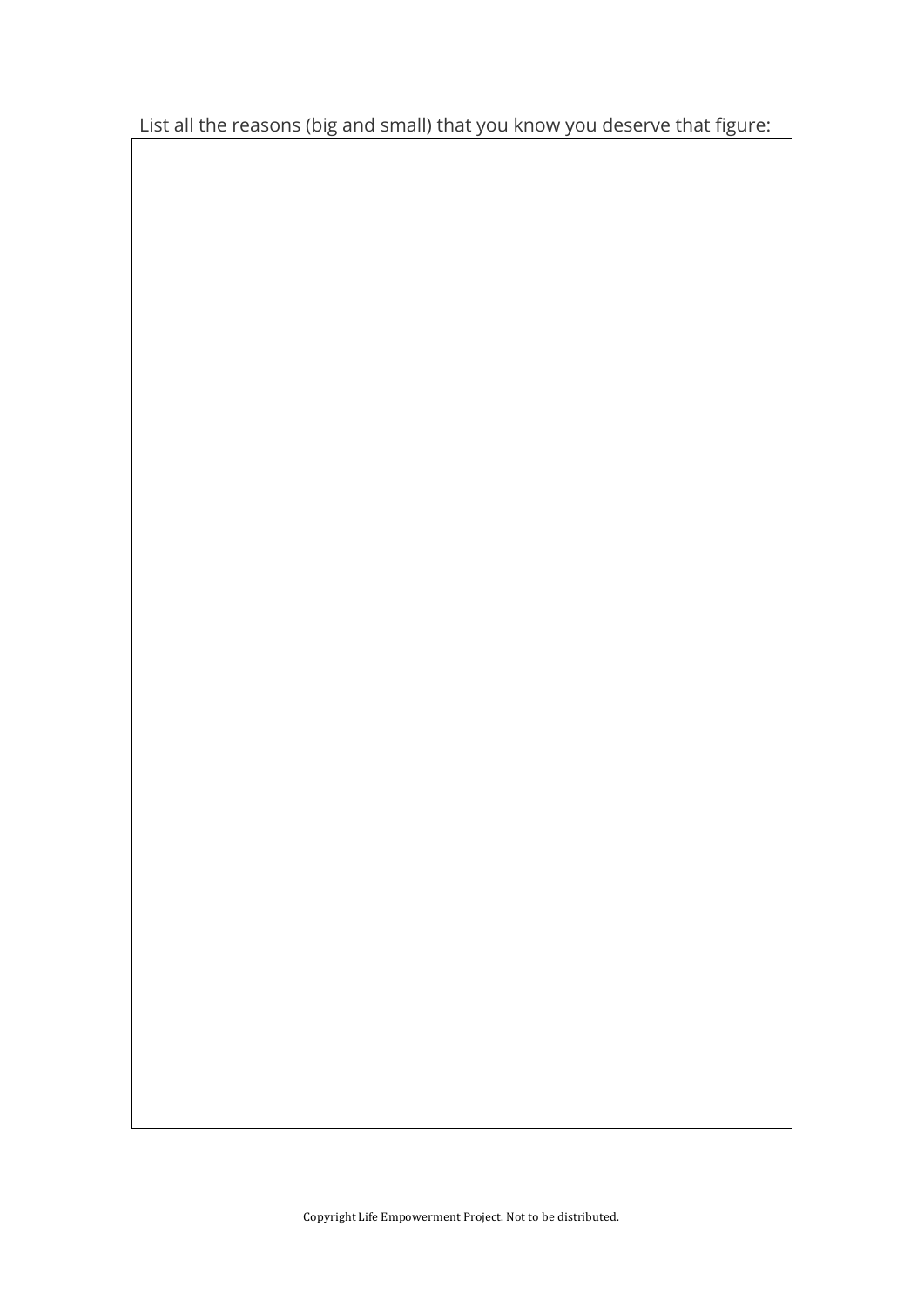What would this figure allow you to do: (PROMPTS: bigger picture, investments, things/experiences for your children, putting back into your business, contributions to charities or causes you support etc)

Specifically if you're a Mum (or if you want to have kids at some point)… What would that figure allow you do to with/for your children?: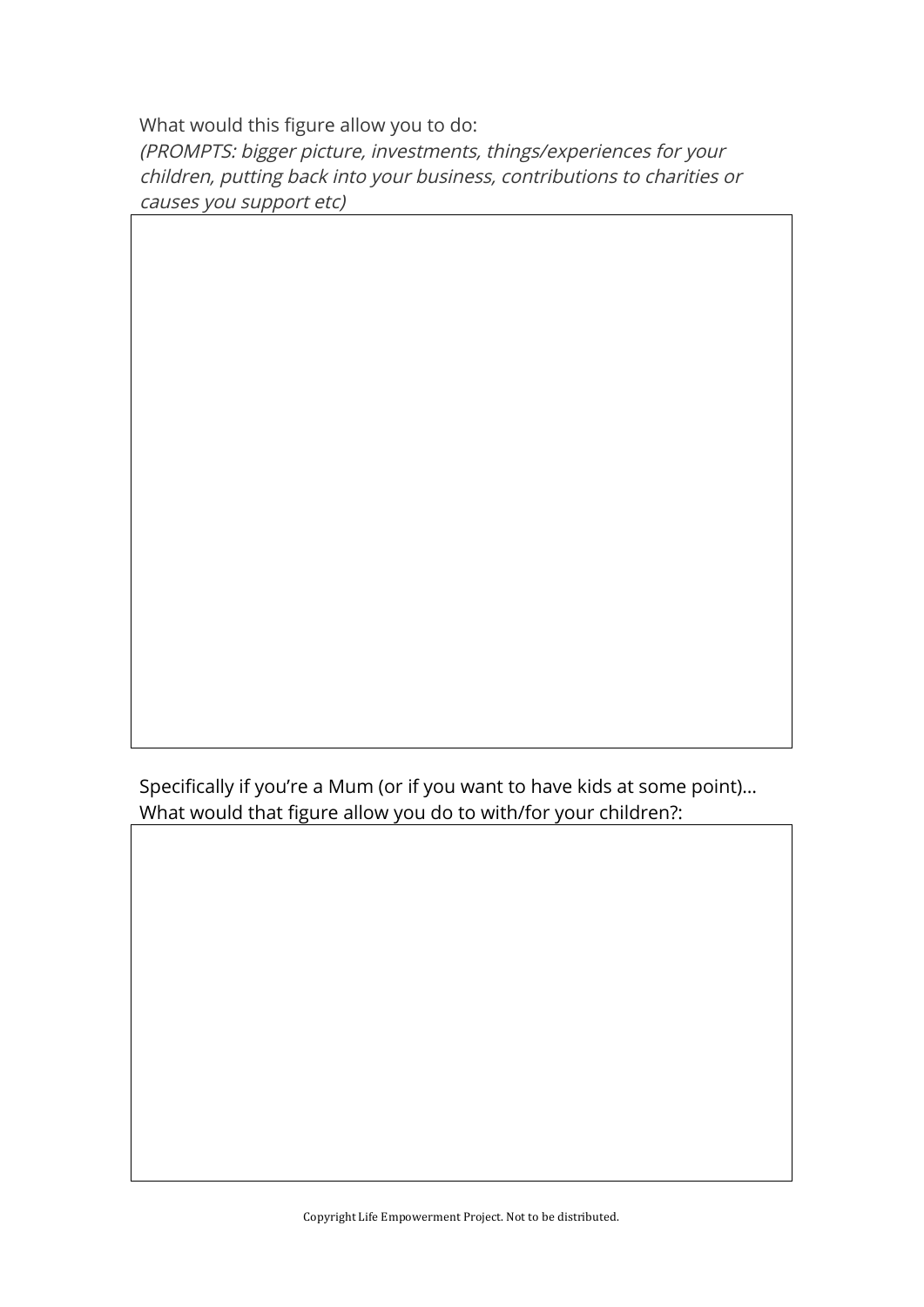What would you do differently within your business if you absolutely knew, beyond a shadow of a doubt, that you were worth that big figure you want to earn?:

If you haven't already specifically covered it in the question above, how would you charge differently for your services if you absolutely knew you deserved the figure you want to earn?: